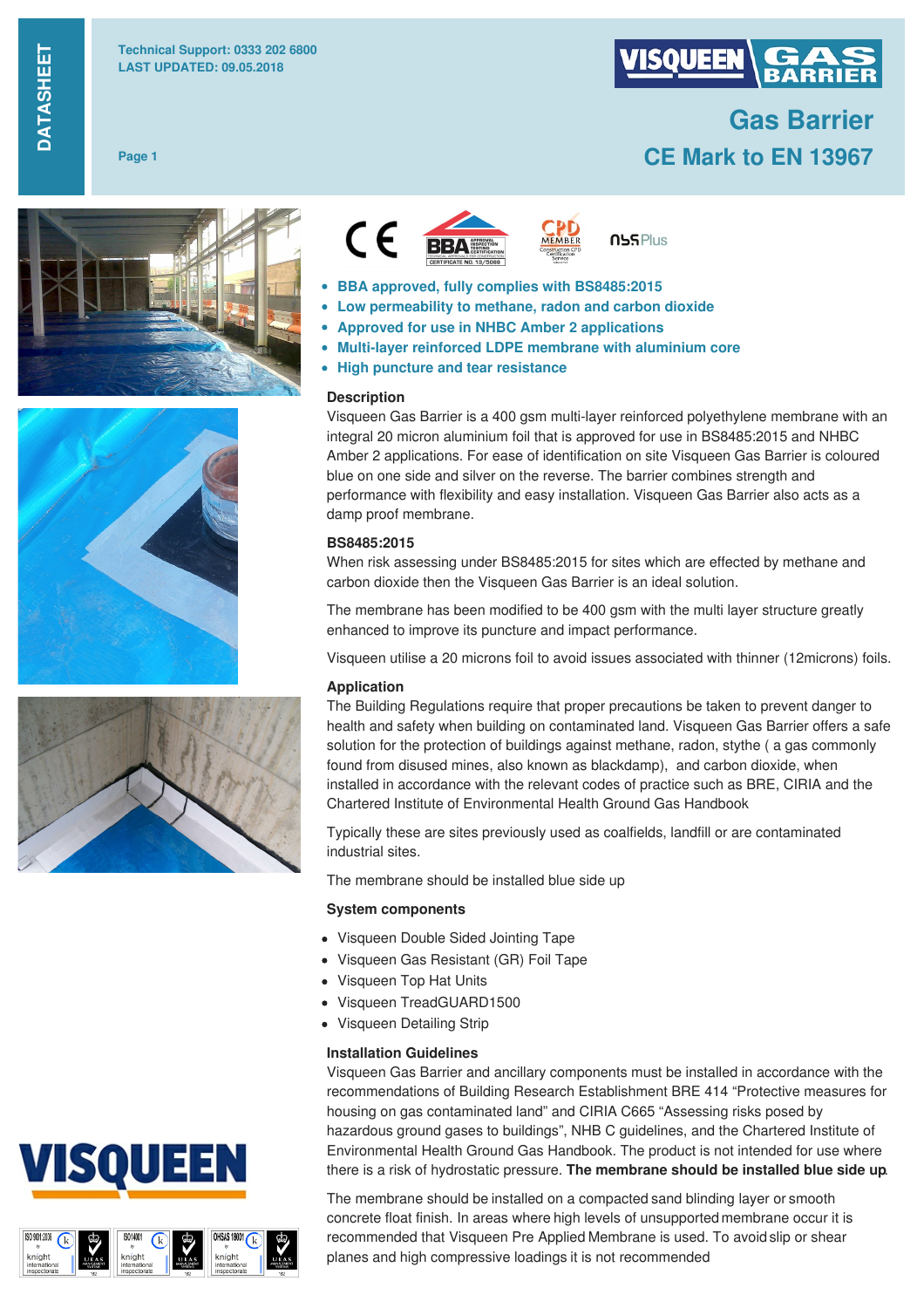# **Gas Barrier Page <sup>2</sup> CE Mark to EN 13967**

to take the membrane through the wall. In order to provide a continuous barrier across the cavity Visqueen Gas Resistant DPC should be taken through the blockwork and incorporated below the damp proof course cavity tray in the outer leaf.

Laps can be joined together by either using the Visqueen Gas Barrier jointing system or welded by our specialist on-site contractors.

### **Jointing and Sealing**

Visqueen Gas Barrier should be overlapped by at least 150mm (Welded membranes can be by less than 150mm as long as the joint integrity is not compromised) and bonded with Visqueen Double Sided Tape. The joint should be secured with Visqueen Foil Backed Girth Jointing Tape. Ensure that the membrane is clean and dry at the time of jointing

Airtight seals should be formed around all service entry points. Visqueen Pre-formed Top Hat Units must be used for sealing service entry pipes. The base of the top hat should be sealed using Visqueen Double Sided Tape and Visqueen Foil Backed Girth Jointing Tape is used to secured the joint

### **Punctures**

If the membrane is punctured or perforated, then a patch of material with identical thickness should be lapped at least 150mm beyond the limits of the puncture and bonded with Visqueen Double Sided Jointing Tape and seal with Visqueen Foil Backed Jointing Tape. Alternatively a patch can be formed using Visqueen Detailing Strip and lapped at least 150mm beyond the limits of the puncture. External and Internal corners should be round and reinforced with Visqueen Detailing Strip. Where this is not possible and the 3 dimensional shapes are complex it is recommended a pre-formed unit is used.

NB. In demanding site conditions use Visqueen GR Lap Tape as a high performance alternative to Visqueen Foil Jointing Tape.

### **Ventilation**

When medium to high levels of ground gases are present or when the generation of gases still occurs, then an open void beneath the ground floor should be constructed, as ventilation beneath the ground floor will dilute and disperse the gases to atmosphere. Open voids are normally restricted to beam and block floors or other precast concrete floor systems, an alternative for providing ventilation to in situ concrete floor slabs is to install a Visqueen Ventilation System.

### **Covering**

Visqueen Gas Barrier should be covered by a protective layer as soon as possible after installation. Care should be taken to ensure that the membrane is not punctured, stretched or displaced when applying a screed or final floor covering. A minimum thickness of 50mm screed is recommended. When reinforced concrete is to be laid over the barrier the wire reinforcements and spacers must be prevented from contacting the barrier.

It is recommended that the barrier is covered with Visqueen Protection Boards or screed before positioning the reinforcement. When underfloor heating is being installed, it is recommended that the barrier is positioned between the blinded hardcore and insulation. This will protect the insulation from moisture and avoid any risk of overheating the membrane.

### **Storage and Handling**

Visqueen Gas Barrier is classified as non-hazardous when used in accordance with the relevant Code of Practice (CP 1021973). The product is chemically inert and is not affected by acids and alkalis that may be present in the sub-soils. The material is not recommended for uses where it will be exposed to long periods of outdoor weathering as exposure to ultraviolet light will embrittle the product. Weathering will not occur when the membrane is installed in accordance with CP102 1973. Care should be taken to avoid accidental damage when handling the membrane on site. When the weather is cold, Visqueen Double Sided Jointing Tape and Visqueen Foil Backed Girth Jointing Tape should be kept in a warm, dry place until needed. Installation is not recommended below 5°C.







#### **Technical Data and CE Mark**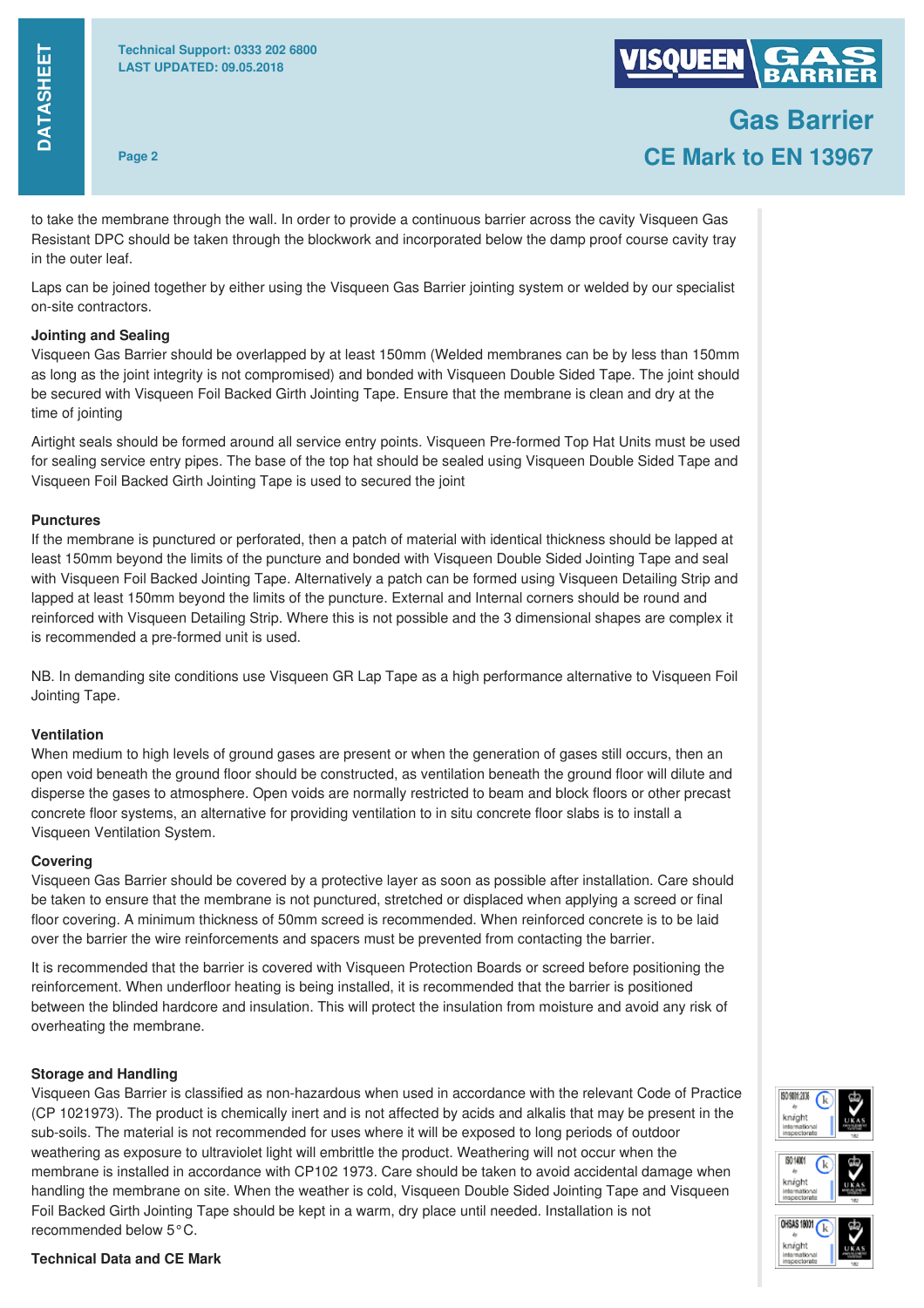**Technical Support: 0333 202 6800 LAST UPDATED: 09.05.2018**

## **VISQUEEN GA**

## **Gas Barrier Page <sup>3</sup> CE Mark to EN 13967**

Visqueen Gas Barrier complies with the requirements and clauses of EN 13967 - Flexible sheets for waterproofing - Plastic and rubber damp proof sheets including plastic rubber basement tanking sheet - Definitions and characteristics.

British Board of Agrement performed the initial inspection of the manufacturing plant and of factory production control and the continuous surveillance, assessment and evaluation of factory production control, and issued the certificate of constancy of conformity of the factory production control 0836–CPR–13/F060 applies.





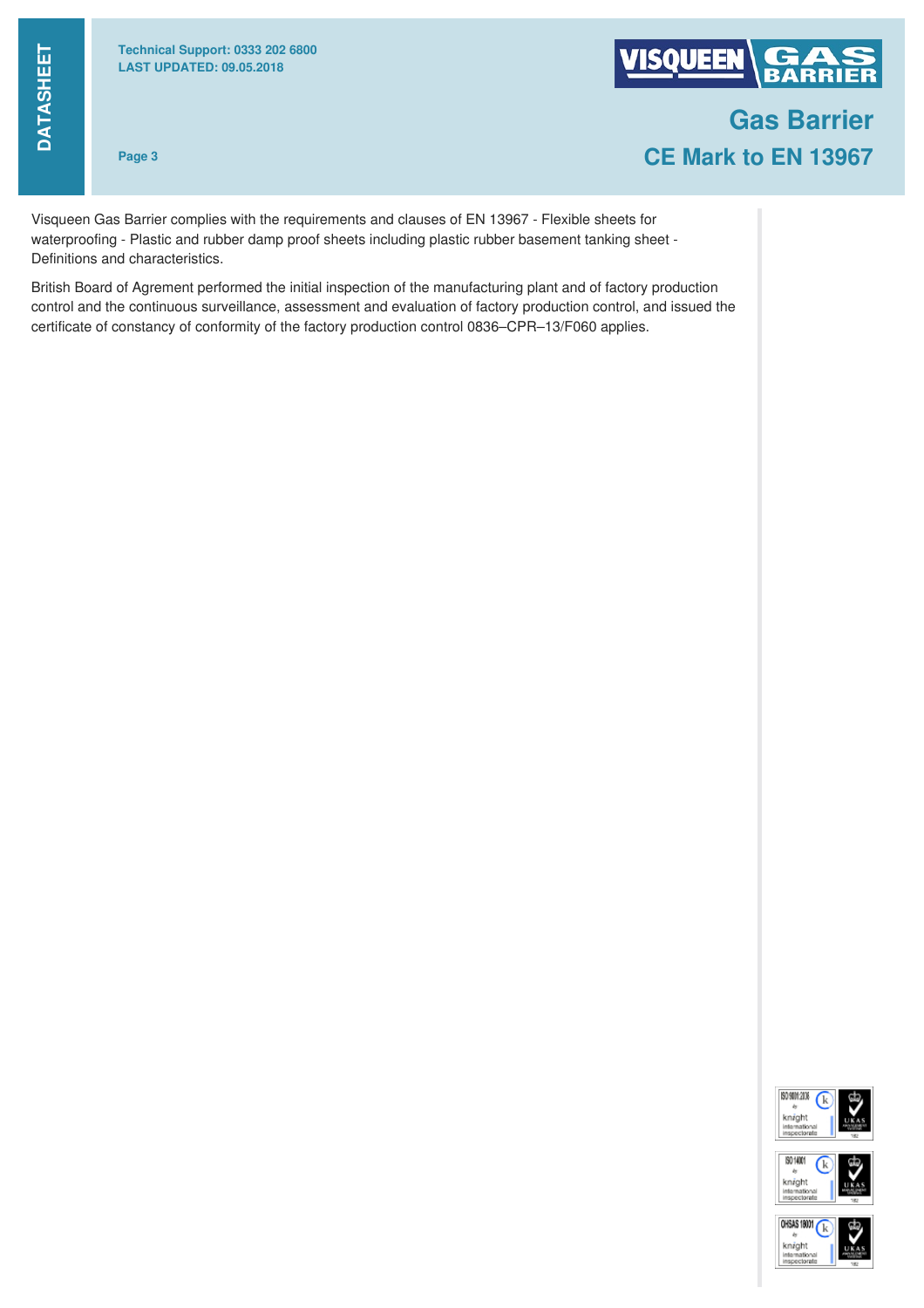**Technical Support: 0333 202 6800 LAST UPDATED: 09.05.2018**

## **VISQUEEN** GAS

# **Gas Barrier Product Data CE Mark to EN 13967**

| <b>Product Data</b><br>heading Characteristic | <b>Test method</b>     | <b>Units</b>           |               | Compliance criteria Value or Statement |
|-----------------------------------------------|------------------------|------------------------|---------------|----------------------------------------|
|                                               |                        |                        |               |                                        |
| Visible defects                               | EN 1850 -2             |                        | Pass/Fail     | Pass                                   |
| Length                                        | EN 1848-2              | m                      | $-0\%/+10\%$  | 25 or 50                               |
| Width                                         | EN 1848-2              | m                      | $-0\%/+10\%$  | $\overline{2}$                         |
| <b>Thickness</b>                              | EN 1849-2              | mm                     | $-10\%/+10\%$ | 0.52                                   |
| Mass                                          | EN 1849-2              | g/m2                   | $-7\%/+7\%$   | 400                                    |
| Tensile Strength - MD                         | <b>EN EN12311</b>      | N                      | >MLV          | 350                                    |
| Tensile Strength - CD                         | <b>EN EN12311</b>      | N/mm2                  | >MLV          | 350                                    |
| Tensile Elongation - MD                       | <b>EN EN12311</b>      | $\%$                   | >MLV          | 17                                     |
| Tensile Elongation - CD                       | <b>EN EN12311</b>      | $\%$                   | >MLV          | 15                                     |
| Joint Strength                                | EN12317-2              | N                      | >MLV          | 332                                    |
| Watertightness 2kPa                           | <b>EN 1928</b>         | ä,                     | Pass/Fail     | Pass                                   |
| Resistance to impact                          | EN 12691               | mm                     | >MLV          | 200                                    |
| Dart Impact                                   | <b>BS 2782</b>         | g                      | <b>MDV</b>    | 731                                    |
| Low temperature flexibility                   | EN 495-5               | оC                     | $-40$         | Pass                                   |
| Durability against ageing                     | EN 1296 and EN 1928 -  |                        | Pass/Fail     | Pass                                   |
| <b>Durability Chemical Resistance</b>         | <b>EN 1847</b>         |                        | Pass/Fail     | Pass                                   |
| Resistance to tearing (nail shank) CD         | EN 12310-1             | N.                     | <b>MDV</b>    | 358                                    |
| Resistance to tearing (nail shank) MD         | EN 12310-1             | N                      | <b>MDV</b>    | 368                                    |
| Resistance to static loading                  | EN 12730               | Kg                     | >MLV          | Pass 20                                |
| Water vapour transmission - resistance        | EN 1931                | MNs/g                  | MDV           | 7000                                   |
| Water vapour transmission -<br>permeability   | <b>EN 1931</b>         | g/m2/d                 | <b>MDV</b>    | 0.03                                   |
| Reaction to Fire                              | EN 13501-1             | Class                  | <b>MDV</b>    | F                                      |
| BS8485:2015 testing requirements              |                        |                        |               |                                        |
| Mass                                          | EN 1849-2              | g/m2                   | Average > 370 | 400                                    |
| <b>Methane Permeability</b>                   | ISO15105-1             | mls/m2/d/atm Pass/Fail |               | <40 Pass                               |
| <b>Puncture CBR</b>                           | <b>BS EN ISO 12236</b> | N                      | <b>MDV</b>    | 1114                                   |
| Impact resistance                             | EN12691                | mm                     | <b>MDV</b>    | 1000                                   |
| Tensiles Yield strength MD                    | <b>ASTM D4885-01</b>   | kN/m                   | MDV           | 12.5                                   |
| Tensiles Yield strength CD                    | <b>ASTM D4885-02</b>   | kN/m                   | <b>MDV</b>    | 7.3                                    |
| Yield elongation MD                           | <b>ASTM D4885-03</b>   | $\%$                   | MDV           | 18                                     |
| Yield elongation CD                           | <b>ASTM D4885-04</b>   | $\frac{9}{6}$          | <b>MDV</b>    | 19                                     |
| Tear resistance - trouser method A - MD       | <b>BS ISO 34-1</b>     | kN/m                   | <b>MDV</b>    | 48.2                                   |
| Tear resistance - trouser method A - CD       | <b>BS ISO 34-1</b>     | kN/m                   | <b>MDV</b>    | 44.8                                   |
| Tear resistance - angle method B - MD         | <b>BS ISO 34-1</b>     | N                      | <b>MDV</b>    | 53.5                                   |
| Tear resistance - angle method B - CD         | <b>BS ISO 34-1</b>     | N                      | <b>MDV</b>    | 60.6                                   |